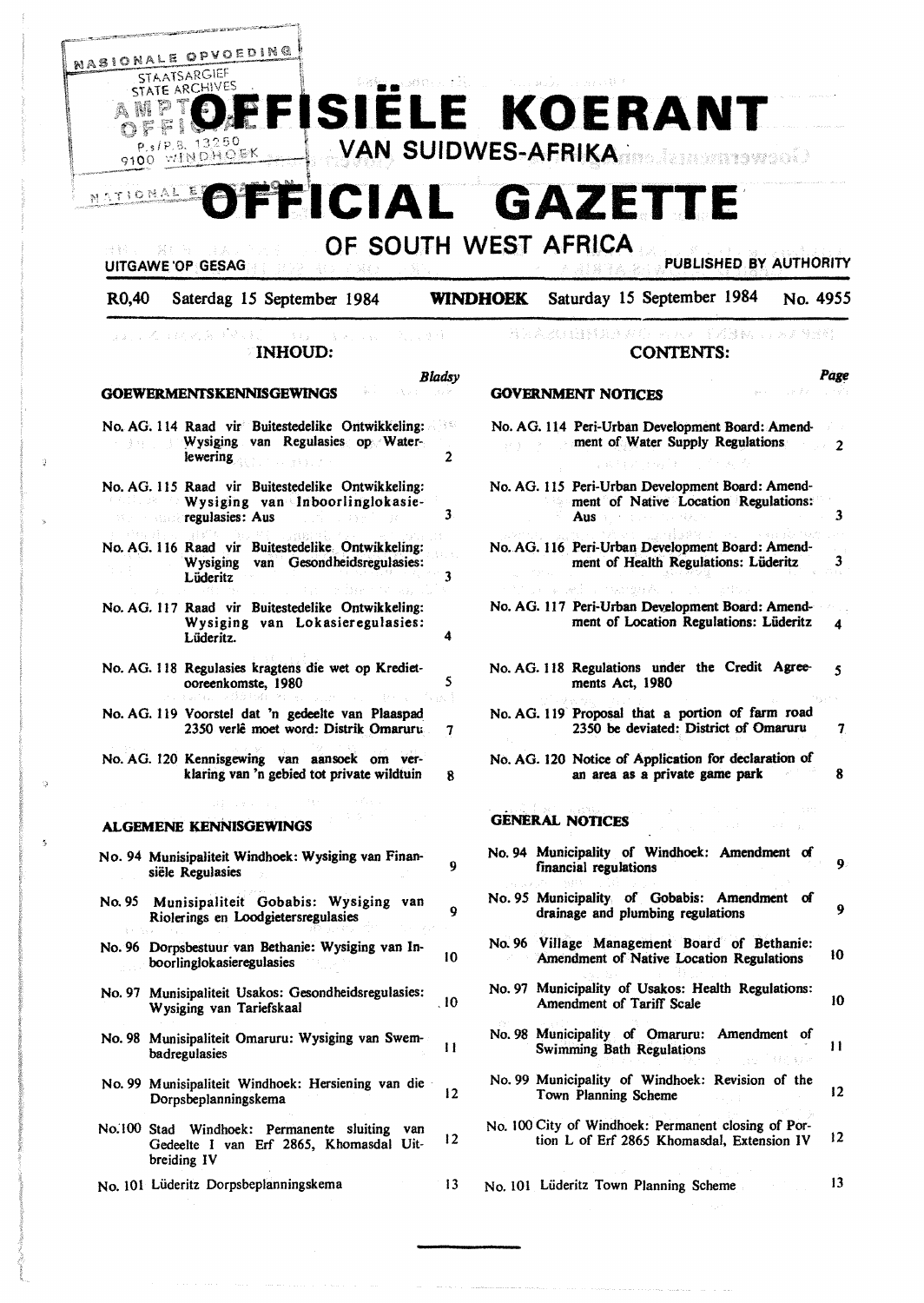# **Goewermentskennisgewings**

Kantoor van die

## ADMINISTRATEUR-GENERAAL VIR DIE GEBIED SUIDWES-AFRIKA

## **DEPARTEMENT VAN OWERHEIDSAKE**

**No. AG.** 114 **1984** 

## **RAAD VIR BUITESTEDELIKE ONTWIKKE-LING: WYSIGING VAN REGULASIES OP WA TERLEWERING**

Die Administrateur-generaal het kragtens artikel 40 van die Ordonnansie op die Raad vir Buitestedelike Ontwikkeling, 1970 (Ordonnansie 19 van 1970), die regulasies afgekondig by Goewermentskennisgewing 32 van 1972, soos gewysig. met ingang van 1 Augustus 1984 verder gewysig soos in die Bylae uiteengesit.

## BYLAE

Tarief I van Bylae B word hierby gewysig -

- (a) deur in paragraaf (a) die bedrae "R0,38" en "R3.80" deur, onderskeidelik, die bedrae "R0.41" en "R4.00" te vervang;
- (b) deur in paragraaf (b)(ii) die bedrag "R3,50" deur die bedrag "R4,00" te vervang;
- (c) deur in paragraaf (c) die bedrae "R0,43" en "R 1,25" deur. onderskeidelik, die bedrae " $R0.46$ " en " $R1,30$ " te vervang;
- (d) deur in paragraaf (d)(ii) die bedrae "RJ,85" en "R 18,30" deur, onderskeidelik, die bedrae "R3,20" en "R26,50" te vervang;
- (e) deur in paragraaf (e) die bedrae "R0,45" en "R2. 70" deur, onderskeidelik, die bedrae "R0,50" en "R4,00" te vervang;
- (I) deur in paragraaf (t) die bedrae "R0,43" en "R2,70" deur, onderskeidelik, die bedrae "R0,50" en "R4,00" te vervang;
- (g) deur in paragraaf (g) die bedrae "R0,35" en "R3,70" deur, onderskeidelik, die bedrae "R0,50" en "R4,00" te vervang;

# **Govemment Notices**

**Office of the** 

**ADMINISTRATOR-GENERAL FOR THE TERRITORY OF SOUTH WEST AFRICA** 

## **DEPARTMENT OF GOVERNMENTAL AFFAIRS**

No. AG. 114 1984

## **PERI-URBAN DEVELOPMENT BOARD: AMENDMENT OF WATER SUPPLY REGULATIONS**

The Administrator-General has under section 40 of the Peri-Urban Development Board Ordinance, 1970 (Ordinance 19 of 1970), with effect from I August 1984, further amended the regulations promulgated under Government Notice 32 of 1972. as amended. as set out in the Schedule.

## **SCHEDULE**

Tariff I of Schedule B is hereby amended -

- (a) by the substitution in paragraph (a) for the amounts "R0,38" and "R3.80" of the amounts "R0.41" and "R4.00", respectively;
- (b) by the substitution in paragraph (b)(ii) for the amount "R3,50" of the amount "R4,00";
- (c) by the substitution in paragraph (c) for the amounts " $R0,43$ " and " $R1,25$ " of the amounts "R0,46" and **"R** 1.30", respectively;
- (d) by the substitution in paragraph (d)(ii) for the amounts "R1,85" and "R18,30" of the amounts  $"R3,20"$  and "R26,50", respectively;
- (e) by the substitution in paragraph (e) for the amounts " $R0,45$ " and " $R2,70$ " of the amounts " $R0,50$ " and " $R4,00$ ", respectively;
- (f) by the substitution in paragraph  $(f)$  for the amounts " $R0,43$ " and " $R2,70$ " of the amounts " $R0,50$ " and " $R4,00$ ", respectively;
- (g) by the substitution in paragraph (g) for the amounts "R0,35" and **"R3,** 70" of the amounts " $R0,50$ " and " $R4,00$ ", respectively;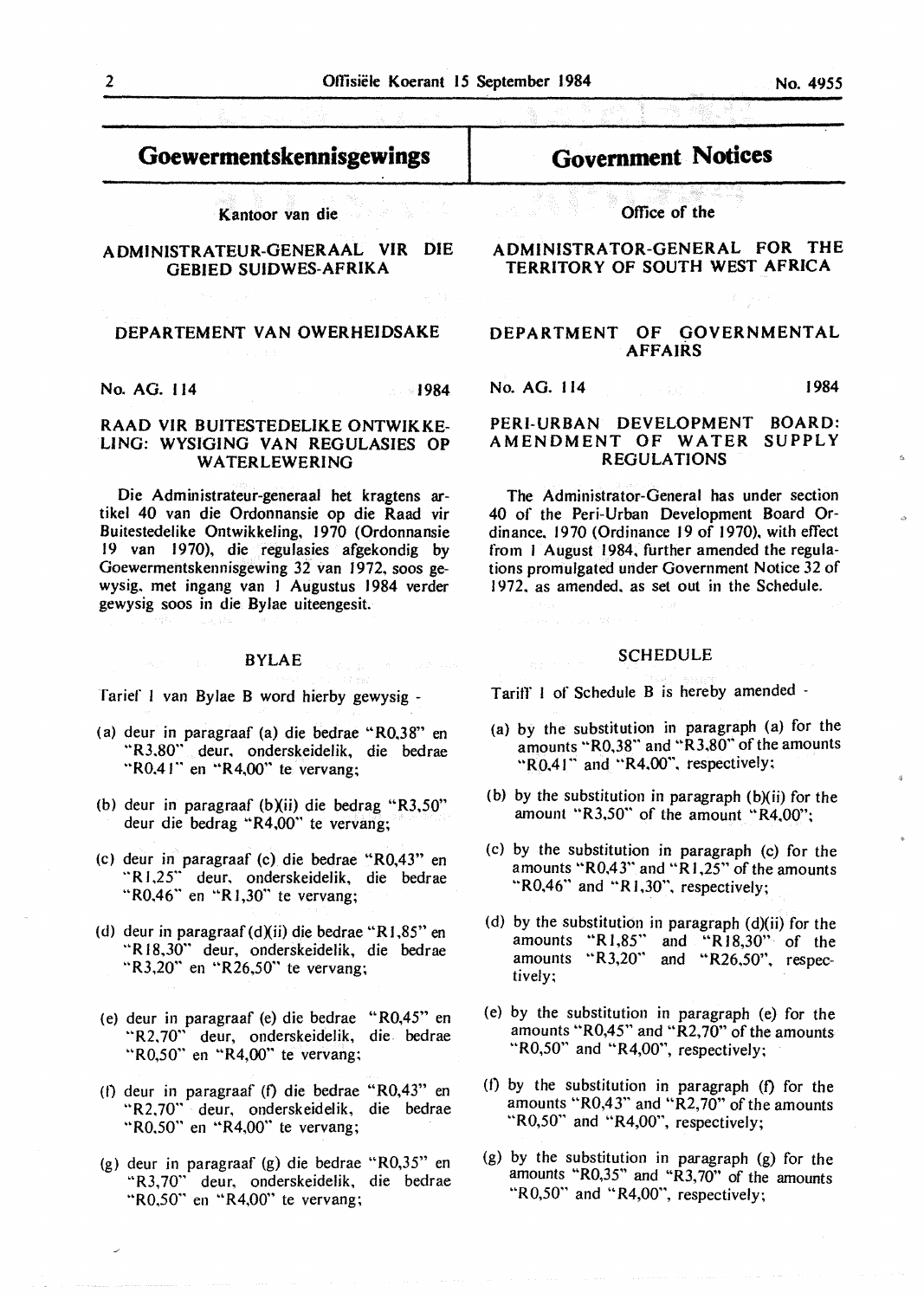- (h) deur in paragraaf (i)(i) die bedrag "R0,45" deur die bedrag "R0,50" te vervang; en
- (i) deur-in paragraaf G) die bedrae "R0,5T' en "R6, 10" deur, onderskeidelik, die bedrae "R0,58" en "R6,75" te vervang.

#### No. AG. 115 1984

n<br>Nasara Sulaw

## RAAD VIR BUITESTEDELIKE ONTWIKKE-LING: WYSIGING VAN INBOORLING-LOKASIEREGULASIES: AUS

Die Raad vir Buitestedelike Ontwikkeling bet kragtens artikel 32(2) van die Proklamasie op Inboorlinge in Stedelike Gebiede 1951 (Proklamasie 56 van 1951) die regulasies afgekondig by Goewermentskennisgewing 50 van 1970, soos gewysig, verder gewysig soos in die Bylae uiteengesit.

Genoemde wysigings is deur die Administrateur-generaaJ goedgekeur kragtens artike) 32(4) van genoemde Proklamasie op lnboorlinge in Stedelike Gebiede 1951.

#### **BYLAE**

Item 4 van Aanhangsel V word hierby gewysig -

- (a) deur in paragraaf  $(a)(ii)$  die bedrag "R3,50" deur die bedrag "R4,00" te vervang;
- (b) deur in paragraaf (b) die bedrag "R2,40" deur die bedrag "R2,50" te vervang; en
- (c) deur in paragraaf (c) die bedrag "R3,35" deur die bedrag "R3,55" te vervang.

## DEPARTEMENT VAN OWERHEIDSAKE

No. AG. 116 1984

### RAAD VIR BUITESTEDELIKE ONT-WIKKELING: WYSIGING VAN GESOND-HEIDSREGULASIES: LODERITZ

Die Administrateur-generaal bet kragtens artikel 40 van die Ordonnansie op die Raad vir Buitestedelike Ontwikkeling, 1970 (Ordonnansie 19 van 1970), die regulasies afgekondig by Goewermentskennisgewing 23 van 1955 en op Liideritz van toepassing gemaak by Goewermentskennisgewing 3 van 1956, soos gewysig, verder gewysig soos in die Bylae uiteengesit.

(h) by the substitution in paragraph  $(i)(i)$  for the amount "R0,45" of the amount "R0,50"; and <sup>~</sup>'- < "'' ..

n<br>San Kina San Line

(i) by the substitution in paragraph (j) for the amounts ''R0,57" and "R6,10" of the amounts "R0,58" and "R6,75", respectively.

No. AG. 115 1984

بالرباع المحاربين والمحارب المعارف

### PERI-URBAN DEVELOPMENT BOARD: AMENDMENT OF NATIVE LOCATION REGULATIONS: AUS

经未来的 医大戟 第二位

The Peri-Urban Development Board has under section 32(2) of the Natives (Urban Areas) Proclamation, 1951 (Proclamation 56 of 1951), further amended the regulations promulgated under Government Notice 50 of 1970, as amended, as set out in the Schedule.

The said amendments have been approved by the Administrator-General under section 32(4) of the said Natives (Urban Areas) Proclamation, 1951.

## **SCHEDULE**

Item 4 of Annexure V is hereby amended -

- (a) by the substitution in paragraph (a)(ii) for the amount ''R3,50" of the amount **"R4,00";**
- (b) by the substitution in paragraph (b) for the amount "R2,40" of the amount "R2,50''; and
- (c) by the substitution in paragraph (c) for the amount "R3,35" of the amount "R3,55".

DEPARTMENT OF GOVERNMENTAL AFFAIRS

No. AG. 116 1984

## PERI-URBAN DEVELOPMENT BOARD: AMENDMENT OF HEALTH REGULA-TIONS: LODERITZ

The Administrator-General has under section 40 of the Peri-Urban Development Board Ordinance, 1970 (Ordinance 19 of 1970), further amended the regulations promulgated under Government Notice 23 of 1955 and applied to Lüderitz by Government Notice 3 of 1956, as amended, as set out in the Schedule.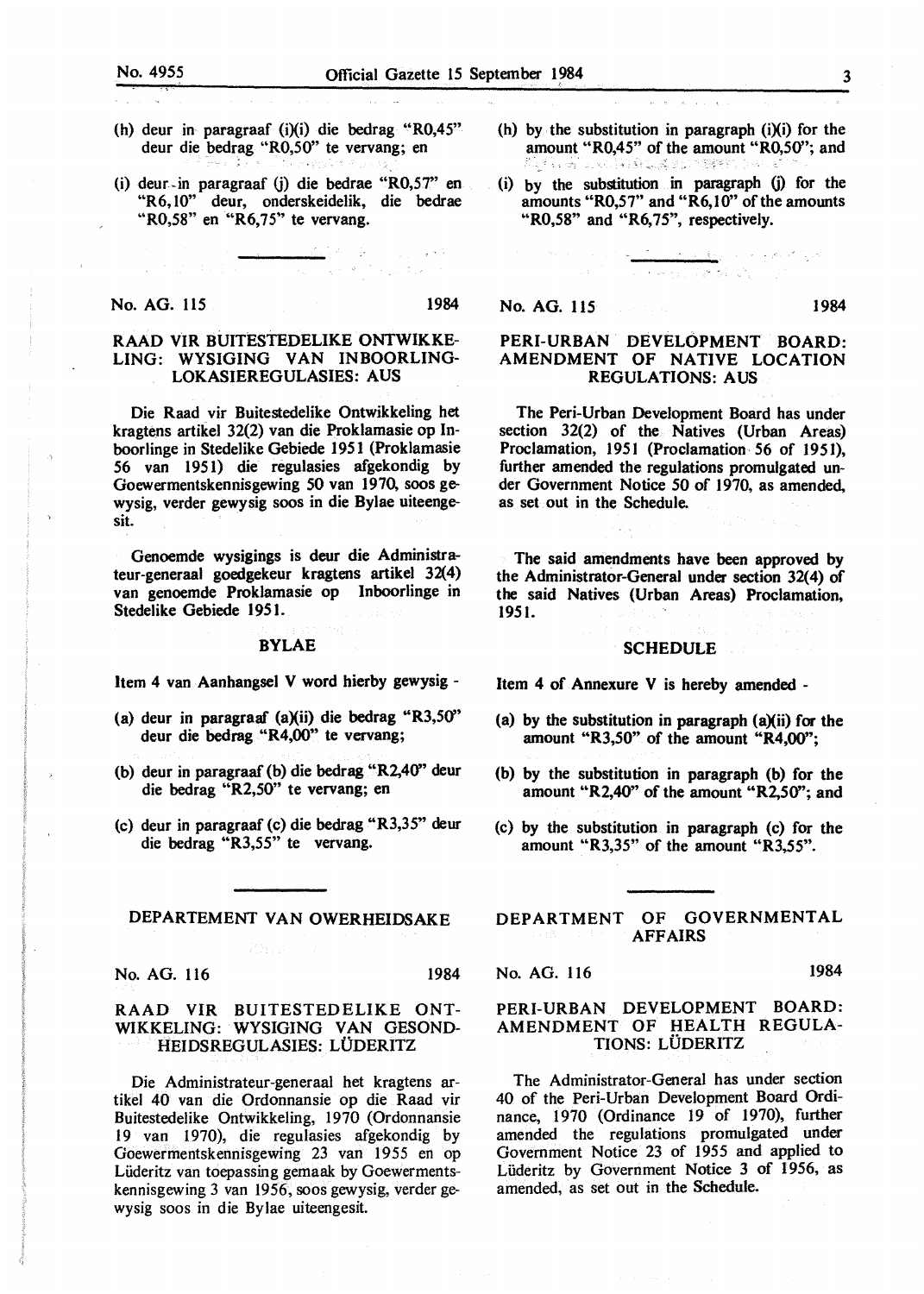$\mathbb{E}[\mathbb{E}[\mathbb{E}[\mathbb{E}[\mathbb{E}[\mathbb{E}[\mathbb{E}[\mathbb{E}[\mathbb{E}[\mathbb{E}[\mathbb{E}[\mathbb{E}[\mathbb{E}[\mathbb{E}[\mathbb{E}[\mathbb{E}[\mathbb{E}[\mathbb{E}[\mathbb{E}[\mathbb{E}[\mathbb{E}[\mathbb{E}[\mathbb{E}[\mathbb{E}[\mathbb{E}[\mathbb{E}[\mathbb{E}[\mathbb{E}[\mathbb{E}[\mathbb{E}[\mathbb{E}[\mathbb{E}[\mathbb{E}[\mathbb{E}[\mathbb{E}[\mathbb{E}[\mathbb{$  $\mathcal{C}\in\mathcal{C}_{\mathcal{C}}$ "老规模" main ra Bylae A word hierby gewysig -

- (a) deur in item l(a) die bedrag "R4,00'' deur die bedrag "R4,60" te vervang;
- (b) deur in item 2(a) die bedrag "R4,00" deur die bedrag "R6,45" te vervang;
- (c) deur item 3 deur die volgende item te vervang:
- **S. S. Vuilwaterverwyderingsdiens:** Per. vrag van 4 500 liter of gedeelte daarvan -<br>Ann as based British San Ing
- (a) Vanaf fabrieke .................. R29,35<br>3. 2010 La Bankana, arthur additional activ

**(b) Vanaf ander persele ......... R8,00";** hinharreso

- (d) deur in item 4(a) die bedrag "R 7,00" deur die bedrag "R8,05" te vervang;
- (e) deur in item 4(b) die bedrag "R0,50" deur die bedrag "R0,60" te vervang; en administration Prodisense SHANDY REVING IV
- (f) deur na item 4 die volgende item in te voeg terwyl die bestaande items 5 en 6, onder- skeidelik, items 6 en 7 word:
	- " 5. Spesiale afvalverwyderingsdiens:
- Vir die verwydering van ander vullis as huisvullis vanaf 'n perseel op versoek van die eienaar of bewoner soos beoog in regulasie 3 van Hoofstuk VI: wer 19

Per vrag van twee kubieke meter

of 'n gedeelte daarvan .......... R8,05.".

#### DEPARTEMENT VAN OWERHEIDSAKE

No. AG. 117 1984

 $\mathcal{B}(\cdot, \cdot)$ 

## RAAD VIR BUITESTEDELIKE ONTWIKKE-LING: WYSIGING VAN LOKASIE-REGULASIES: LÜDERITZ

Die Raad vir Buitestedelike Ontwikkeling het kragtens artikel 32(2) van die Proklamasie op lnboorlinge in Stedelike Gebiede 1951 (Proklamasie 56 van 1951) die regulasies afgekondig by Goewermentskennisgewing 131 van 1932, soos gewysig, verder gewysig soos in die Bylae uiteengesit.

243 88 388 25 SCHEDULE

Schedule A is hereby amended -

- (a) by the substitution in item  $l(a)$  for the amount " $R4.00$ " of the amount " $R4.60$ ";
- (b) by the substitution in item 2(a) for the amount " $R4.00$ " of the amount " $R6.45$ ";
- (c) by the substitution for item 3 of the following item:
	- " 3. Slopwater removal service:

Per load of 4 500 litres or part thereof -

 $\sim$  (a) From factories .................. R29,35 cimmaty

 ${\bf (b)}$  From other premises ....... R8,00";

- (d) by the substitution in item  $4(a)$  for the amount "R 7,00" of the amount "R8,05";
- $(e)$  by the substitution in item  $4(b)$  for the amount " $R0,50$ " of the amount " $R0,60$ "; and

(f) by the insertion after item  $4$  of the following item, the existing items 5 and 6 becoming items 6 and 7, respectively:

- " 5. Special refuse removal service:
- "안츠들을" For the removal of other refuse than domestic refuse from any premises at the request of the owner or occupier as
	- contemplated in regulation 3 of Chapter VI:
	- Per load of two cubic metres
	- or part thereof ........................ R8,05.".

## DEPARTMENT OF GOVERNMENTAL AFFAIRS

No. AG. 117 1984

## PERI-URBAN DEVELOPMENT BOARD: AMENDMENT OF LOCATION REGULA-TIONS: LÜDERITZ

The Peri-Urban Development Board has under section 32(2) of the Natives (Urban Areas) Proclamation, 1951 (Proclamation 56 of 1951), further amended the regulations promulgated under Government Notice 131 of 1932, as amended, as set out in the Schedule.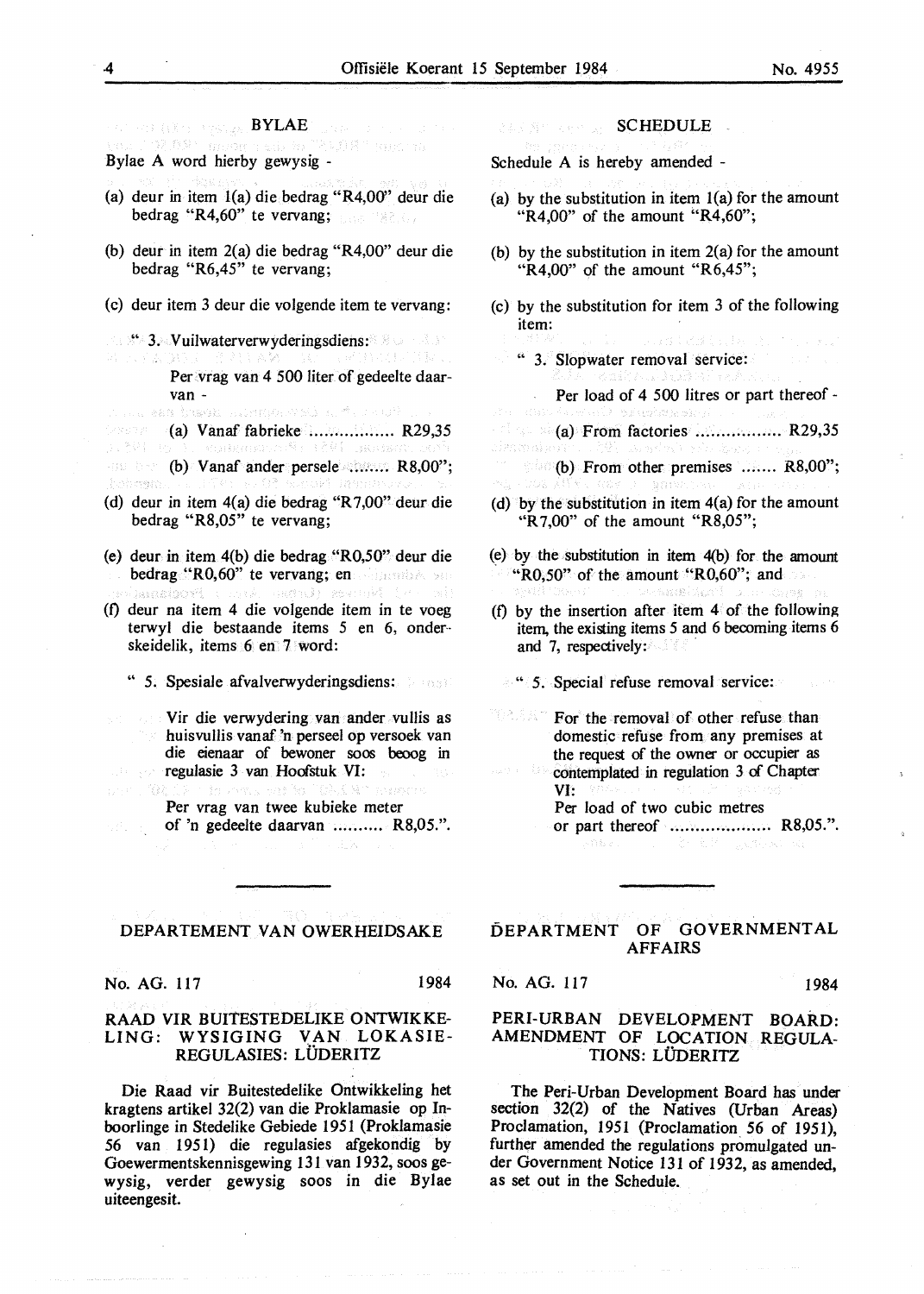Genoemde wysigings is deur die Administrateur-generaal goedgekeur kragtens artikel 32(4) van genoemde Proklamasie op Inboorlinge in Stedelike Gebiede 1951.

#### **BYLAE**

Die regulasies afgekondig by Goewermentskennisgewing 131 van 1932 word hierby gewysig -

(a) deur regulasie 17 deur die volgende regulasie te vervang:

> " 17. (1) Elke geregistreerde bewoner of huurder is aanspreeklik vir betaling aan die stedelike plaaslike bestuur in die kantoor van die superintendent van die toepaslike huurgelde en vorderings soos in Aanhangsel A by hierdie regulasies voorgeskryf, en moet, behoudens die bepalings van subregulasie (2), sodanige huurgelde en vorderings vooruitbetaal.

> (2) **W** aar 'n sodanige vordering bereken moet word op verbruik oor 'n periode in die toepaslike tarief genoem, is sodanige vordering betaalbaar op die eerste dag wat op sodanige periode volg.";

- (b) deur in item 6 van Aanhangsel A die bedrae "R6, 10", "R0, 57", "R8, 70" en "R0, 01" deur, onderskeidelik, die bedrae "R6,75", "R0,58", "R8,85" en "R0,02" te vervang; en
- (c) deur die woord "okkupant", oral waar dit voorkom, deur die woord "bewoner" te vervang.

The said amendments have been approved by the Administrator-General under section 32(4) of the said Natives (Urban Areas) Proclamation, 195 l.

#### SCHEDULE

The regulations promulgated under Government Notice 131 of 1932 are hereby amended -

(a) by the substitution for regulation 17 of the following regulation:

> " 17. (1) Every registered occupier or lessee is liable for payment to the urban local authority in the office of the superintendent of the applicable rents and charges as prescribed in Annexure A to these regulations, and shall, subject to the provisions of subregulation (2), pay such rents and charges in advance.

> (2) Where any charge is to be computed on consumption over a period mentioned in the applicable tariff, such charge shall be payable on the first day following such period.";

- (b) by the substitution in item 6 of Annexure A for the amounts "R6,10", "R0,57", "R8,70" and " $R0,01$ " of the amounts " $R6,75$ ", "R0,58", "R8,85" and "R0,02", respectively; and
- (c) by the substitution in the Afrikaans text for the word "okkupant", wherever it occurs, of the word "bewoner".

#### DEPARTEMENT VAN EKONOMIESE SAKE

No. AG. 118 1984

## REGULASIES KRAGTENS DIE WET OP KREDIETOOREENKOMSTE, 1980

Kragtens die bevoegdheid my verleen by artikel 3 van die Wet op Kredietooreenkomste, 1980 (Wet 75 van 1980), vaardig ek hierby die regulasies vervat in die Bylae uit.

#### W.A. VAN NJEKERK

Administrateur generaal Windhoek, 30 Augustus 1984

## DEPARTMENT OF ECONOMIC AFFAIRS

No. AG. 118 1984

## REGULATIONS UNDER THE CREDIT AGREEMENTS ACT, 1980

Under the powers vested in me by section 3 of the Credit Agreements Act, 1980 (Act 75 of 1980), I hereby make the regulations set out in the Schedule.

## **W.A. VAN NIEKERK**

Administrator-General Windhoek. 30 August 1984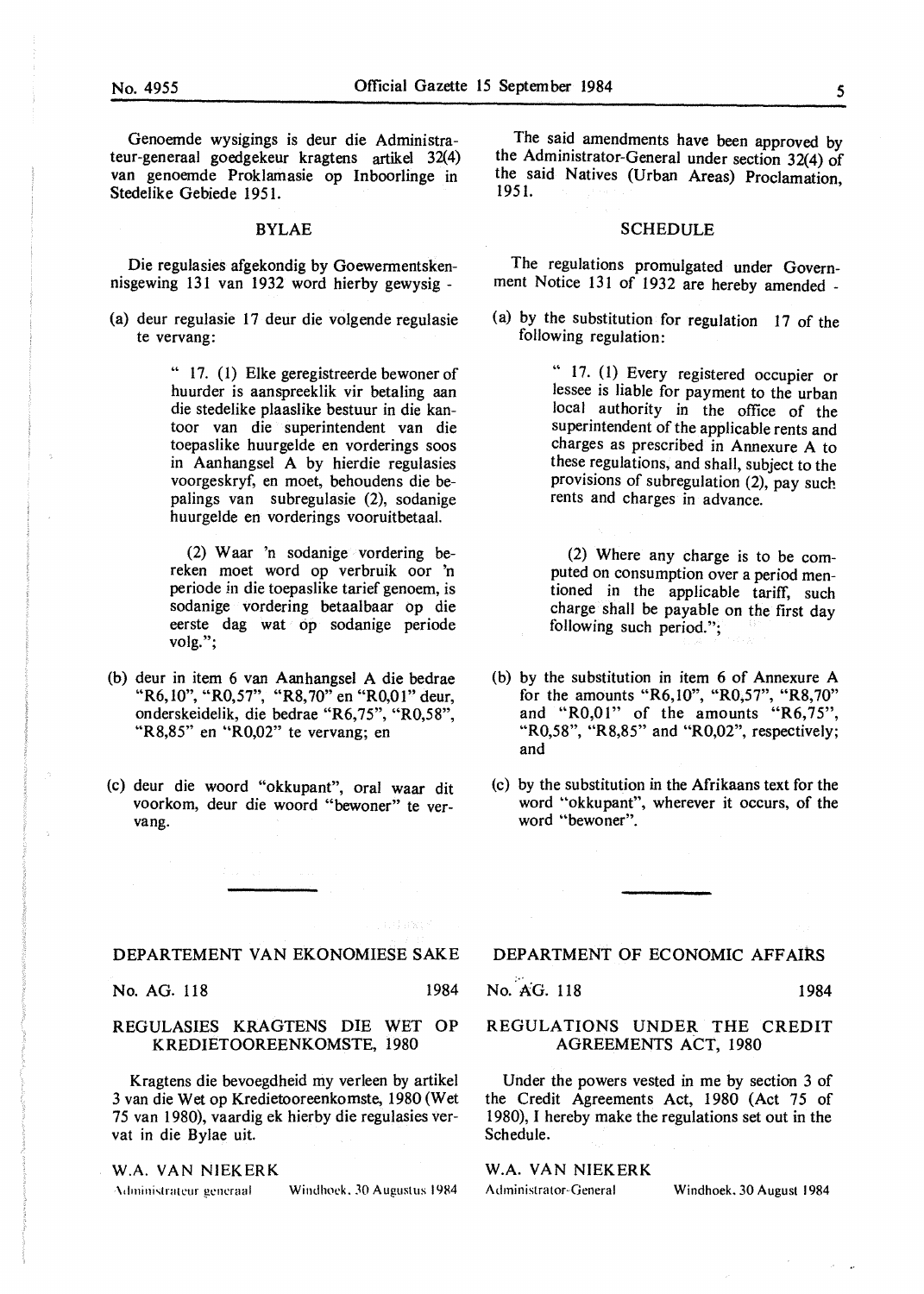### BYLAE

Die Aanhangsel by Goewermentskennisgewing AG. 68 van 1981 word hierby gewysig deur items 7, 8, 10 tot 18 en 20 deur die volgende items te vervang:

- "7. Huishoudelike meubels, met inbegrip van tuinmeubels, matrasse, vloertapyte en vloermatjies, ongeag die materiaal waaruit hierdie artikels vervaardig is 15 18
- 8. Elektriese en nie-elektriese toestelle vir huishoudelike gebruik, met inbegrip van radio's asook grammofone, klankopnemers en -weergewers, platespelers, band- en draaddekke, luidsprekers en klankversterkers en bybehores van hierdie artikels, maar uitgesonderd draagbare radio's en motorradios en koolstowe . . . . . . . . . . . . . . .. . . . . . . . . . . . . . 15 18
- 10. Kampeertoerusting, met inbegrip van tente maar uitgesonderd woonwaens .............. 15 18
- 11. Juweliersware en onderdele daarvan, met in begrip van uurwerke en horlosies ................ 25 12
- 12. Fotografiese en kinematografiese kameras, vergroters en verkleiners en projektors, met inbegrip van bybehores van hierdie artikels, maar uitgesonderd toerusting vir bioskope en teaters, mikrofilmtoerusting en litografiese bereidingskameras . 25 12
- 13. Sport- en plesiervaartuie van alle soorte, met inbegrip van binneen buiteboordenjins daarvoor . 15 18
- 14. Televisie-ontvangers en bybehores daarvan, maar uitgeson derd toekringtelevisietoerusting .. .. .. . . . . . . . . . . . . . . . . . . . . .. . 15 12
- 15. Televisie-antennestelsels en bybehores daarvan, maar uitgesonderd gemeenskaplike televisie-antennestelsels . . .. .. . .. . ... . .. .. 15 12

### SCHEDULE

The Annexure to Government Notice AG. 68 of 1981 is hereby amended by the substitution for items 7, 8, 10 to 18 and 20 of the following items:

"7. Household furniture, including garden furniture, mattresses, floor carpets and floor rugs, irrespective of the materials from which these articles are manufactured ........................ 15 18 8. Electrical and non-electrical appliances for domestic use, including radios and gramophones, sound recorders and reproducers, record players, tape and wire decks, loudspeakers and amplifiers and accessories for these articles, but excluding portable radios and car radios and coal stoves...................... 15 18 IO. Camping equipment, including tents but excluding caravans .. 15 18 11. Jewellery and parts thereof, inle, cen cluding clocks and watches .... 25 12 12. Photographic and cinematographic cameras, enlargers and reducers and projectors, including accessories for these articles, but excluding equipment for cinemas and theatres, microfilm equipment and lithographic process cameras ........ 25 12 13. Sporting and pleasure vessels of all kinds, including inboard and outboard engines for such vessels ................................. 15 18 14. Television receivers and accessories therefor, but excluding closed circuit television equipment ............................ 15 12 15. Television aerial systems and accessories therefor, but excluding communal television aerial systems . . . . . . . . . . . . . . .. . . . . . . . 15 12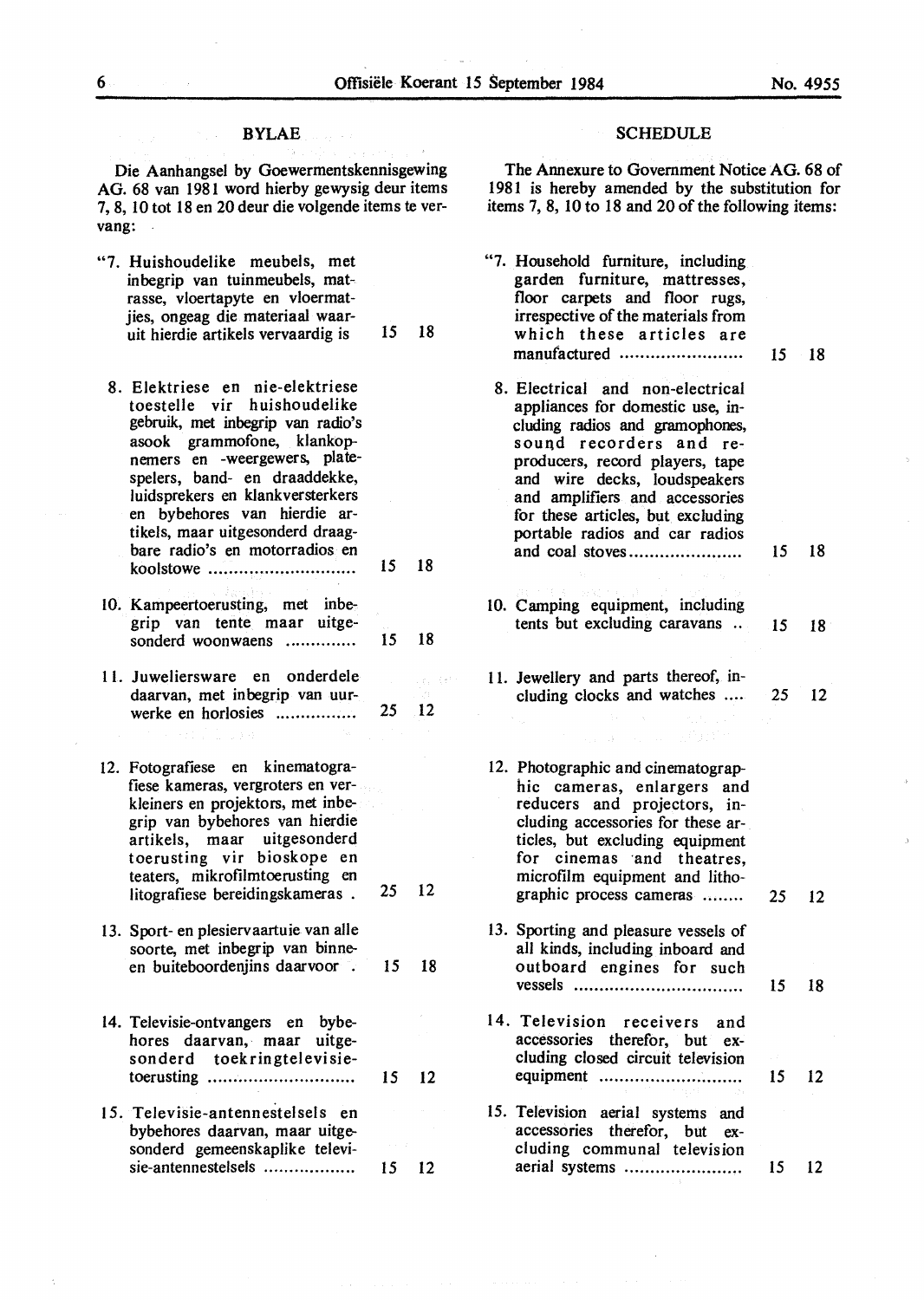| ۰. |
|----|
|    |
|    |

| 16. Videokassetopnemers en -terug-<br>spelers en videobandopnemers                                                                                                |    |                 |  |  |
|-------------------------------------------------------------------------------------------------------------------------------------------------------------------|----|-----------------|--|--|
| en -terugspelers                                                                                                                                                  | 30 | $\overline{12}$ |  |  |
| 17. Videokassette en videobande                                                                                                                                   | 30 | 12              |  |  |
| 18. Elektroniese televisiespeletjies.                                                                                                                             | 30 | 12              |  |  |
| 20. Meganies-aangedrewe passa-<br>sierspadmotorvoertuie wat so<br>ontwerp is dat dit sitplek vir<br>hoogstens 15 persone bied, met<br>inbegrip van motorfietse en |    |                 |  |  |

#### DEPARTEMENT VAN VERVOER

motordriewiele ...................... 20 36".

No. AG. 119 1984

## **VOORSTEL DAT 'N** GEDEELTE VAN **PLAASPAD** 2350 VERLE MOET **WORD: DISTRIK OMARURU**

Ingevolge artikel 20(1) van die Ordonnansie op Paaie, 1972 (Ordonnansie 17 van 1972), word hierby bekend gemaak dat die Sekretaris van Vervoer · voorstel dat in die distrik Omaruru daardie gedeelte van plaaspad 2350 wat in paragraaf (a) van die Bylae beskryf en op sketskaart Pl227 aangetoon word, verle moet word van die roete aldus beskryf en aangetoon, na die roete wat in paragraaf (b) van die Bylae beskryf en op sketskaart Pl227 aangetoon word.

'n Afskrif van hierdie kennisgewing en genoemde sketskaart, synde 'n sketskaart van die betrokke streek waarop die pad waarop die voorstel betrekking het en ander geproklameerde, ondergeskikte en privaatpaaie in daardie streek aangetoon word, sal vir die voile tydperk van dertig dae hieronder vermeld, gedurende gewone kantoorure by die kantore van die Sekretaris van Vervoer, Windhoek, en die Paaiesuperintendent, Omaruru, ter insae beskikbaar wees.

Iedereen wat enige beswaar het teen bogemelde voorstel, word hiermee aangesê om sy beswaar, met die gronde waarop dit gebaseer is duidelik en in besonderhede daarin uiteengesit, skriftelik binne 'n tydperk van dertig dae vanaf die datum van publikasie van hierdie kennisgewing by die Sekretaris van Vervoer, Privaatsak 12005, A usspannplatz, 9000, in te dien.

| 16. Video cassette recorders and<br>players and video tape recorders | 30         | $\overline{12}$ |
|----------------------------------------------------------------------|------------|-----------------|
| 17. Video cassettes and video tapes                                  | $30 \t 12$ |                 |
| 18. Electronic Television games                                      | - 30 -     | -12             |

20. Mechanically propelled passenger road motor vehicles designed to seat not more than 15 persons, including· motoreycles and motortricycles ....... 20 36".

#### DEPARTMENT OF TRANSPORT

#### No. AG. 119 1984

## **PROPOSAL THAT A PORTION OF FARM ROAD** 2350 BE DEVIATED: **DISTRICT OF OMARURU**

In terms of section  $20(1)$  of the Roads Ordinance, 1972 (Ordinance 17 of 1972), it is hereby made known that the Secretary for Transport proposes that in the district Omaruru that portion of farm road 2350 described in paragraph (a) of the Schedule and shown on sketch-map P1227, be deviated from the route described and so shown, to the route described in paragraph (b) of the Schedule and shown on sketch-map P1227.

A copy of this notice and the said sketch-map, being a sketch-map of the area concerned on which the road to which the proposal refers and other proclaimed, minor and private roads in that area are shown, shall for the full period of thirty days mentioned below lie open to inspection at the offices of the Secretary for Transport, Windhoek, and the Roads Superintendent, Omaruru, during normal office hours.

Every person having any objection to the abovementioned proposal, is hereby commanded to lodge his objection in writing, with the grounds upon which it is based clearly and specifically therein stated, with the Secretary for Transport, Private Bag 12005, Ausspannplatz, 9000, within a period of thirty days from the date of publication of this notice.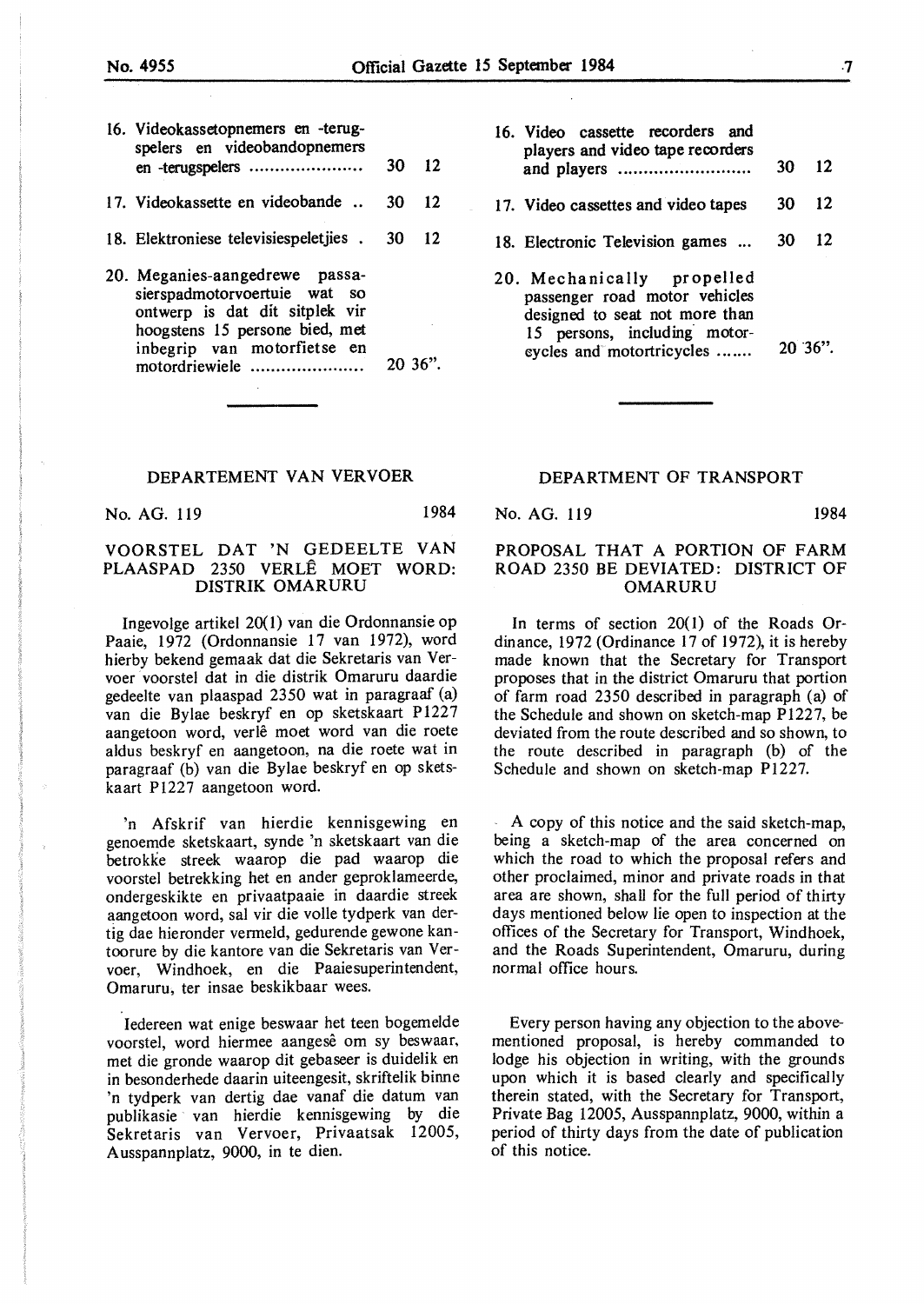## BYLAE

- (a) Van 'n punt (C op sketskaart P1227) op distrikspad 2344 op die plaas Omaruru Dorp en Dorpsgronde 85 algemeen noordnoordooswaarts oor genoemde plaas tot op 'n punt (B op sketskaart Pl227) op plaaspad 2350 op genoemde plaas.
- (b) Van 'n punt (A op sketskaart P1227) op distrikspad 2344 op die plaas Omaruru Dorp en Dorpsgronde 85 algemeen noordooswaarts oor genoemde plaas tot op 'n' punt (B op sketskaart P1227) op plaaspad 2350 op genoemde plaas.

### DEPARTEMENT VAN LANDBOU EN NATUURBEWARING

No. AG. 120 1984

## KENNISGEWING VAN AANSOEK OM VERKLARING VAN 'N GEBIED TOT PRIVATE WILDTUIN

Ingevolge artikel 22 van die Ordonnansie op Natuurbewaring, 1975 (Ordonnansie 4 van 1975), word hierby bekend gernaak dat mnr. J.H. Dauth aansoek gedoen het om die verklaring van die gebied bestaande uit die plaas Okarapiko 693, groot 2 910 hektaar en gelee in die distrik Gobabis, tot 'n private wildtuin.

Iedereen wat beswaar wil aanteken teen die verklaring van die betrokke gebied tot 'n private wildtuin word hiermee versoek om sy besware by die Direkteur van Natuurbewaring, Privaatsak 13306, Windhoek, 9000, in te dien binne 'n tyd perk van drie maande na die datum van publikasie van hierdie kennisgewing.

### **SCHEDULE**

- (a) From a point  $(C \text{ on sketch-map } P1227)$  on district road 2344 on the farm Omaruru Town and Townlands 85 generally north-north-eastwards across the said farm to a point (B on sketch-map P1227) on farm road 2350 on the said farm.
- (b) From a point (A on sketch-map Pl227) on district road 2344 on the farm Omaruru Town and Townlands 85 generally north-eastwards across the said farm to. a point (B on sketchmap Pl227) on farm road 2350 on the said farm.

## DEPARTMENT OF AGRICULTURE AND NATURE CONSERVATION

No. AG. 120 1984

### NOTICE OF APPLICATION FOR DECLARATION OF AN AREA AS A PRIVATE GAME PARK

In terms of section 22 of the Nature Conservation Ordinance, 1975 (Ordinance 4 of 1975), it is hereby made known that mr. J.H. Dauth has applied for the declaration of the area consisting of the farm Okarapiko 693, 2910 hectares in extent and situated in the district of Gobabis, as a private game park.

Any person who wishes to object to the declaration of the area concerned as a private game park is hereby requested to lodge his objections with the Director of Nature. Conservation, Private Bag 13306, Windhoek, 9000, within a period of three months from the date of publication of this notice.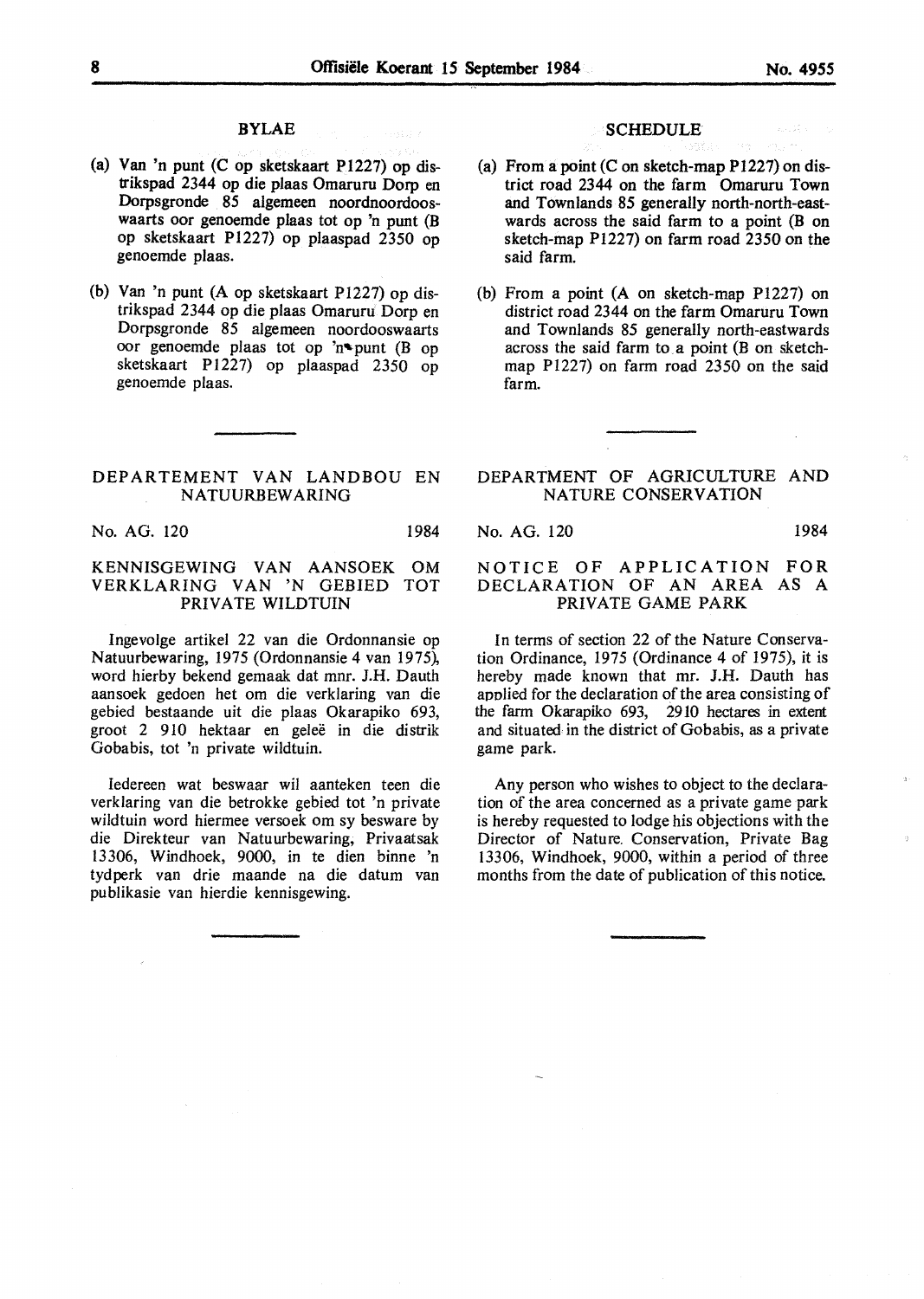No. 94 1984

MUNISIPALITEIT WINDHOEK: WYSIGING VAN FINANSIELE REGULASIES

Die raad van die Munisipaliteit Windhoek het kragtens artikel 155(b) van die Munisipale Ordonnansie 1963 (Ordonnansie 13 van 1963) die regulasies af gekondig by Goewermentskennisgewing 58 van 1970, soos gewysig, verder gewysig soos in die Bylae uiteengesit.

Genoemde wysigings is deur die Administrateur-generaal goedgekeur kragtens artikel 243 van genoemde Munisipale Ordonnansie 1963.

#### **BYLAE**

Subregulasie (1B) van regulasie 7 word hierby gewysig -

- (a) deur na die woord "stadsingenieur" die woorde "van die Raad of sy behoorlik gemagtigde plaasvervanger of die stadselektrotegniese ingenieur van die Raad of sy behoorlik gemagtigde plaasvervanger'' in te voeg; en
- (b) deur na die woord "meganiese" oral waar dit voorkom die woorde "of elektriese" in te voeg.

# **General Notices**

No. 94 1984

## **MUNICIPALITY OF WINDHOEK: AMENDMENT OF FINANCIAL REGULATIONS**

The council of the Municipality of Windhoek has under section 155(b) of the Municipal Ordinance,  $1962/$  (Ordinance 13 of 1963), further amended the regulations promulgated under Government Notice 58 of 1970, as amended, as set out in the Schedule.

The said amendments have been approved by the Administrator-General under section 243 of the said Municipal Ordinance, 1963.

#### SCHEDULE

Subregulation (lB) of regulation 7 is hereby amended-

- (a) by the insertion after the expression "city engineer" of the words "of the Council or his duly authorised substitute and the city electrical engineer or his duly authorised substitute"; and
- (b) by the insertion after the word "mechanical" wherever it occurs, of the words "or electrical".

No. 95 1984

## MUNISIPALITEIT GOBABIS: WYSIGING RIOLERINGS- EN LOOD-GIETERSREGULASIES

Die raad van die Munisipaliteit Gobabis het kragtens artikel 242 van die Munisipale Ordonnansie 1963 (Ordonnansie 13 van 1963) die regulasies afgekondig by Goewermentskennisgewing 98 van 1968, soos gewysig, verder gewysig deur in item A van Bylae C die bedrae "R6,00", "R2,00" en "R10,00" deur, onderskeidelik, die bedrae "Rl 1,80", "RS,00" en "R21,80" te vervang.

Genoemde wysigings is deur die Administrateur-generaal goedgekeur kragtens artikel 243 van genoemde Munisipale Ordonnansie 1963.

No. 95 1984

## MUNICIPALITY OF GOBABIS: AMEND-MENT OF DRAINAGE AND PLUMBING REGULATIONS

The council of the Municipality of Gobabis has under section 242 of the Minicipal Ordinance, 1963 (Ordinance 13 of 1963), further amended the regulations promulgated under Government Notice 98 of 1968, as amended, by the substitution in item A of Schedule C for the amounts "R6,00", "R2,00" and "Rl0,00" of the amounts "R11,80", "R5,00" and "R21,80", respectively.

The said amendments have been approved by the Administrator-General under section 243 of the said Municipal Ordinance, 1963.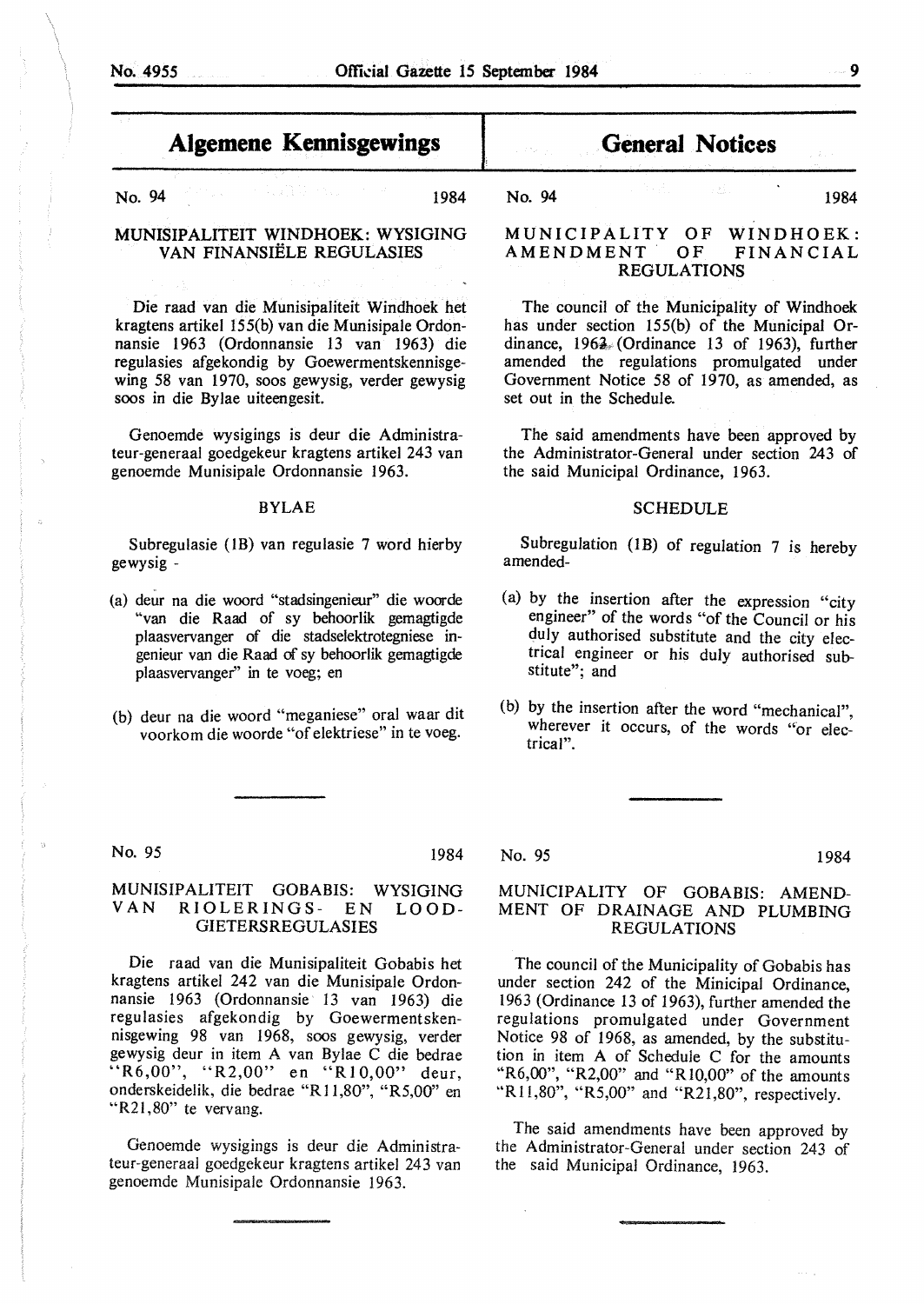No. 96 1984

## DORPSBESTUUR VAN BETHANIE: WYSI-GING VAN INBOORLINGLOKASIE-REGULASIES

Die Dorpsbestuur van Bethanie bet kragtens artikel 32(2) van die Proklamasie op Inboorlinge in Stedelike Gebiede 1951 (Proklamasie 56 van 1951) die regulasies afgekondig by Goewermentskennnisgewing 73 van 1965, soos gewysig, verder gewysig deur in item *5* van Bylae V die bedrag "R8,00" deur die bedrag "R8,80" te vervang.

Genoemde wysiging is deur die Administrateur-generaal goedgekeur kragtens artikel 32(4) van genoemde Proklamasie op Inboorlinge in Stedelike Gebiede 1951.

No. 97 1984

## **MUNISIPALITEIT USAKOS: GESOND-HEIDSREGULASIES: WYSIGING VAN**  T **ARIEFSKAAL**

Die raad van die Munisipaliteit Usakos het kragtens artikel 242 van die Munisipale Ordonnansie 1963 (Ordonnansie 13 van 1963) die regulasies afgekondig by Goewermentskennisgewing 4 van 1956, soos gewysig, verder gewysig soos in die Bylae uiteengesit.

Genoemde wysigings is deur die Administrateur-generaal goedgekeur kragtens artikel 243 van genoemde Munisipale Ordonnansie 1963.

#### BYLAE

Die tariefskaal wat deel vorm van paragraaf (c) word hierby gewysig -

- (a) deur in item 1 die bedrae "R5,00" en **"R** 15,00" deur, onderskeidelik, die bedrae **"R** 10,00" en "R30,00" te vervang;
- (b) deur in item 2 die bedrag "Rl,00" deur die bedrag **"R** 1,25" te vervang;
- (c) deur in item 3 die bedrae "R0,20", "Rl,00", "R5,00", "Rl5,00" en "R30,00" deur, onderskeidelik, die bedrae "R0,25", "Rl,25", "R6,25", "Rl8,75" en "R37,50" te vervang; en
- (d) deur in item 4 die bedrae "R2,80", "R2,00", "R8,00", "R14,00", "R20,00" en "Rl,00" deur, onderskeidelik, die bedrae "R3,50", "R2,50", "R20,00", "R17,50", "R25,00", "R25,00" en "Rl,25" te vervang.

No. 96 1984

## **VILLAGE MANAGEMENT BOARD OF BETHANIE: AMENDMENT OF NATIVE LOCATION REGULATIONS**

The Village Management Board of Bethanie has under section 32(2) of the Natives (Urban Areas) Proclamation, 1951 (Proclamation 56 of 195 I), further amended the regulations promulgated under Government Notice 73 of 1965, as amended, by the substitution in item *5* of Schedule V for the amount "R8,00" of the amount "R8,80".

The said amendment has been approved by the Administrator-General under section 32(4) of the said Natives (Urban Areas) Proclamation, 1951.

No. 97 1984

## MUNICIPALITY OF USAKOS: HEALTH REGULATIONS: AMENDMENT OF TARIFF SCALE

The council of the Municipality of Usakos has under section 242 of the Municipal Ordinance, 1963 (Ordinance 13 of 1963), further amended the regulations promulgated under Government Notice 4 of 1956, as amended, as set out in the Schedule.

The said amendments have been approved by the Administrator-General under section 243 of the said Municipal Ordinance, 1963.

#### **SCHEDULE**

The tariff scale constituting part of paragraph (c) is hereby amended-

- (a) by the substitution in item 1 for the amounts "R5,00" and "R15,00" of the amounts "R 10,00" and "R30,00", respectively;
- (b) by the substitution in item 2 for the amount "R  $1,00$ " of the amount "R  $1,25$ ";
- ( c) by the substitution in item 3 for the amounts "R0,20", "Rl,00", "R5,00", "R15,00" and "R30,00" of the amounts "R0,25", "RJ,25", "R6,25", "Rl8,75" and "R37,50", respectively; and
- ( d) by the substitution in item 4 for the amounts "R2,80", "R2,00", "R8,00", **"R** 14,00", "R20,00", "R20,00" and "R 1,00" of the amounts "R3,50", "R2,50", "R10,00", "R17,50", "R25,00", "R25,00" and "R1,25", respectively.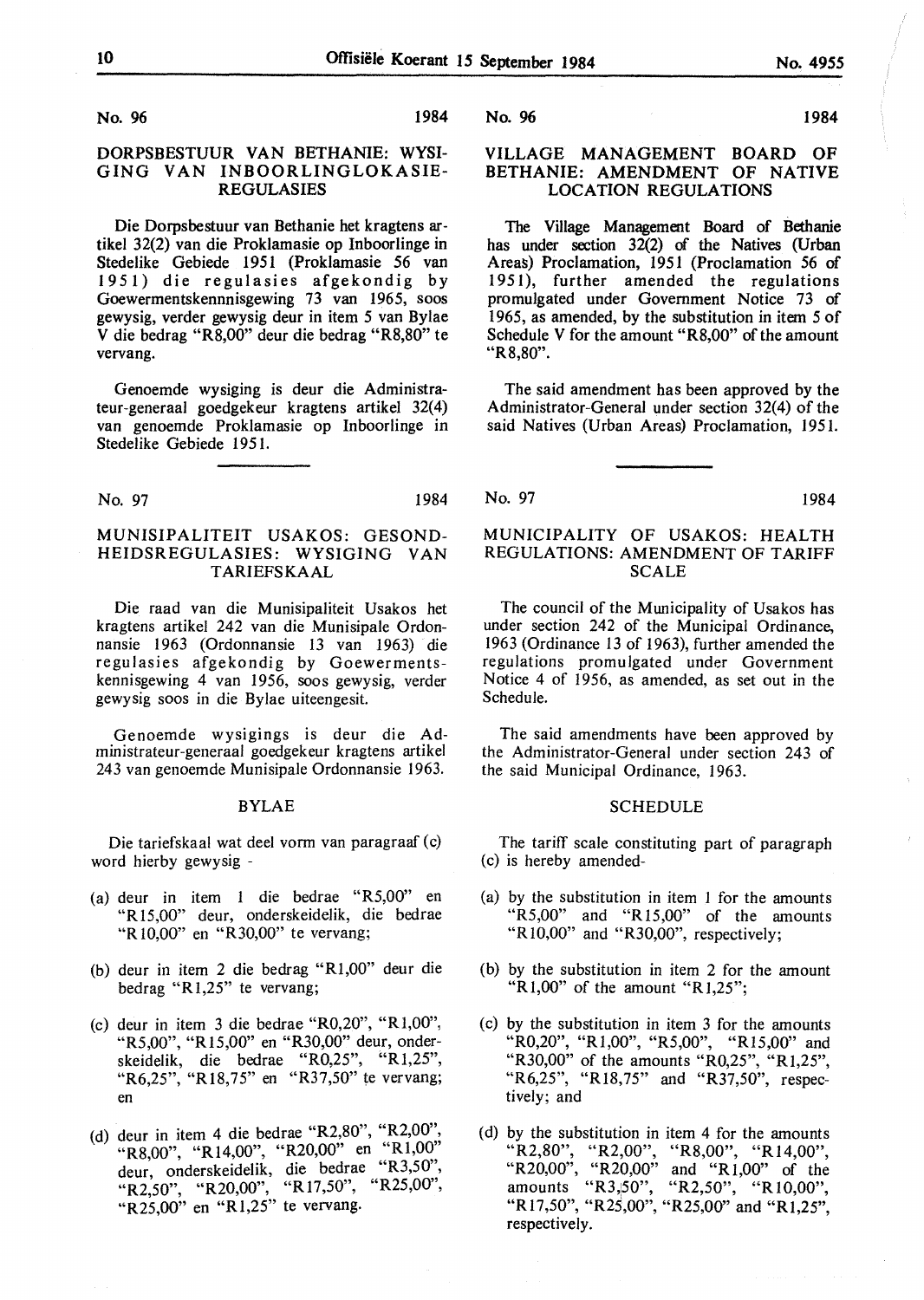No. 98 1984

#### **MUNISIPALITEIT OMARURU: WYSIGING**  VAN SWEMBADREGULASIES

Die raad van die Munisipaliteit Omaruru het kragtens artikel 242 van die Munisipale Ordonnansie 1963 (Ordonnansie 13 van 1963) die regulasies afgekondig by Goewermentskennisgewing 321 van 1957, soos gewysig, verder gewysig soos in die Bylae uiteengesit.

Genoemde wysiging is deur die Administrateur-generaal goedgekeur kragtens artikel 243 van genoemde Munisipale Ordonnansie 1963.

#### **BYLAE**

Regulasie 19 word hierby deur die volgende regulasie vervang:

" 19. ( 1) Die tarief vir 'n kaartjie in regulasie 2 bedoel sal die volgende wees:

(a) Vir persone wat die Bad as enkelinge besoek:

- (i) *Per kaartjie vir 'n enkele besoek:* 
	- (aa) Per volwassene .............. Rl,00
	- (bb) Per skoolkind ................ R0,50
- (ii) *Per maandkaartjie:* 
	- (aa) Per volwassene ............. R15,00
	- (bb) Per skoolkind ............... R 7,00
- (b) Vir 'n skoolgroep wat die Bad in 'n groep van minstens 20 skoolkinders onder toesig van 'n onderwy ser besoek gedurende die ure waartydens die Bad vir skoolkinders gereserveer is:

Per lid van sodanige groep ......... **R0,20** 

(2) By die toepassing van hierdie regulasies beteken "volwassene" 'n persoon wat reeds die skool verlaat bet.".

No. 98 1984

### **MUNICIPALITY** OF **OMARURU: AMEND-**MENT OF **SWIMMING** BATH **REGULATIONS**

The council of the Municipality of Omaruru has under section 242 of the Municipal Ordinance, 1963 (Ordinance 13 of 1963), further amended the regulations promulgated under Government Notice 321 of 1957, as amended, as set out in the Schedule.

The said amendment has been approved by the Administrator-General under section 243 of the said Municipal Ordinance, 1963.

#### SCHEDULE

The following regulation is hereby substituted for regulation 19:

" 19. (1) The tariff for a ticket referred to in regulation 2 shall be the following:

(a) For persons resorting to the Bath as individuals:

- (i) *Per ticket for an individual visit:* 
	- (aa) Per adult ...................... Rl,00
	- (bb) Per schoolchild R0,50
- (ii) *Per monthly ticket:* 
	- (aa) Per adult ..................... Rl5,00
	- (bb) Per schoolchild ............. R 7,00
- (b) For a school group resorting to the Bath in a group of at least 20 schoolchildren under supervision of a teacher during the hours which the Bath is reserved for schoolchildren:

Per member of such group ......... R0,20

(2) For the purposes of this regulation "adult" shall mean a person who has already left school.".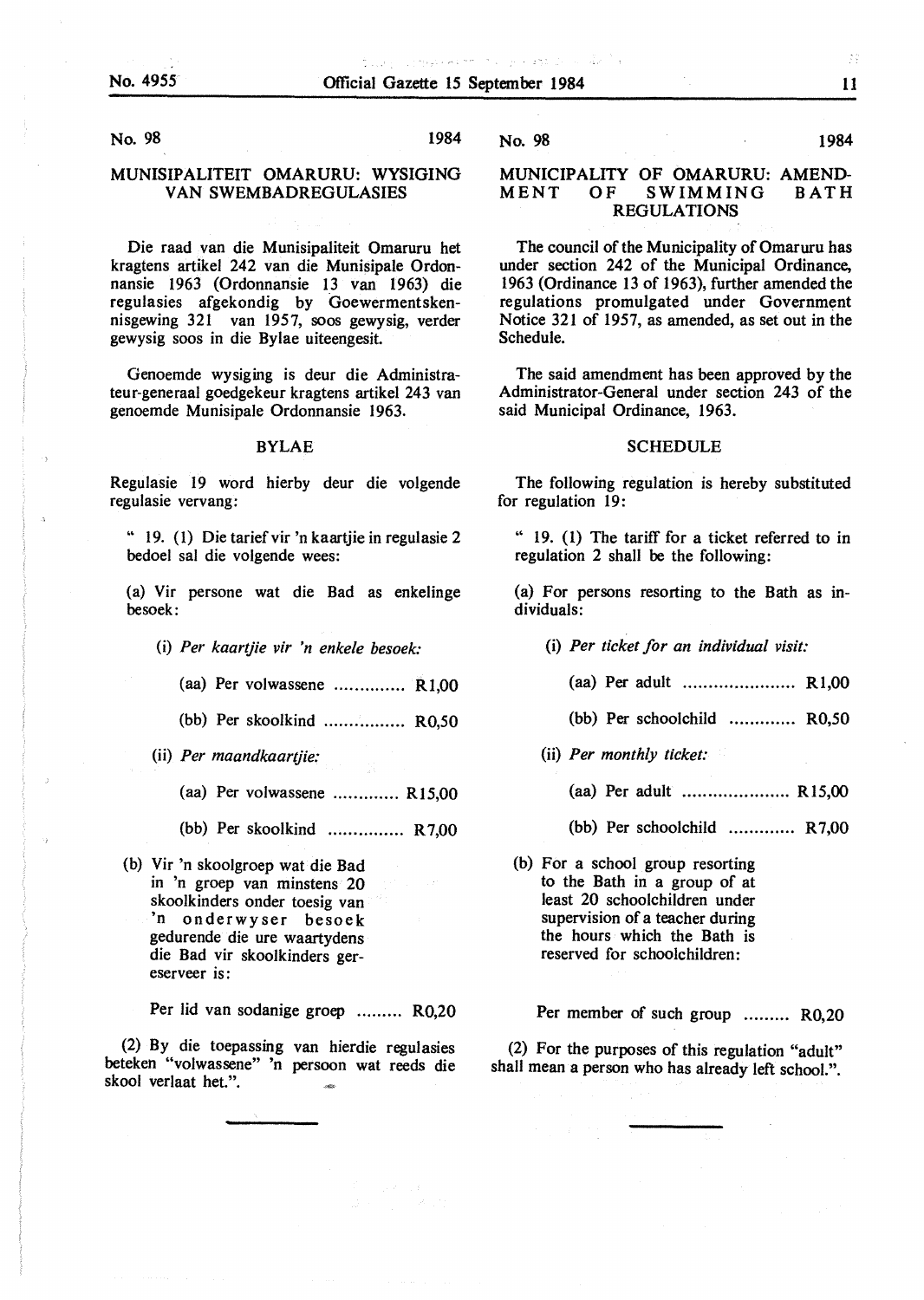No. 99 1984

#### **WINDHOEK MUNISIPALITEIT**

### **HERSIENING VAN** DIE **DORPS-BEPLANNINGSKEMA**

**NEEM KENNIS** dat die Windhoek Munisipaliteit van voorneme is om die Windhoek Dorpsbeplanningskema te hersien.

Die hersiening behels die volgende ondersoeke:

(i) Hersonering van grond;

(ii) Wysiging van die skemaklousules.

Verbandhoudende voorstelle kan tot die 28ste September 1984 by die Stadsingenieur, Posbus 59, Windhoek, ingedien word of kan met die verantwoordelike stadsbeplanner te kamer 710 van die Stadhuis (tel. 30384) bespreek word.

W J KOTZE STADSKLERK

No. 100 1984

#### STAD WINDHOEK

## PERMANENTE SLUITING VAN GEDEELTE l VAN ERF 2865, KHOMASDAL UITBREIDING IV

Kennisgewing geskied hiermee ingevolge die bepalings van Artikel 183(1)(b)(ii) van die M unisipale Ordonnansie 1963 (Ordonnansie 13 van 1963) soos gewysig, dat die Munisipaliteit van Windhoek van voorneme is om die ondergemelde gedeeltes soos aangedui op plan P/1475/A wat gedurende kantoorure in die kantoor van die Stadsbeplanner, Kamer 712, Stadhuis. Kaiserstraat ter insae lê, permanent te sluit:

Gedeelte 1 van Erf 2865, Khornasdal Uitbreiding IV

Besware teen die voorgenome sluiting moet ingevolge Artikel 183 (3) van bogemelde ordonnansie binne dertig dae na die verskyning van hierdie kennisgewing aan die Direkteur, Plaaslike Owerhede en Burgerlike Beskerming, Privaatsak 13289, en die Stadsklerk, Posbus *59* Windhoek bestel word.

AC ARNOLD STADSKLERK

## WINDHOEK MUNICIPALITY

### REVISION OF THE TOWN PLANNING **SCHEME**

TAKE NOTICE that the Windhoek Municipality intends to revise the Windhoek Town Planning Scheme.

The revision will contain the following:

- (i) Changes to the zoning of erven;
- (ii) Changes to the Town Planning Scheme clauses.

Any proposals concerning the amendment should be addressed to the City Engineer before 28 September 1984 or be discussed with the Town Planner concerned at room 710 at the Municipal Offices (tel. 30384).

W J KOTZE TOWN CLERK

No. 100 1984

### CITY OF **WINDHOEK**

## **PERMANENT CLOSING** QF **PORTION** I OF ERF 2865 **KHOMASDAL, EXTENSION IV**

Notice is hereby given in terms of Section 183(l)(b)(ii) of the Municipal Ordinance, 1963, (Ordinance 13 of 1963) as amended that the Municipality of Windhoek proposes to close permanently, the undermentioned portions as indicated on plan P/1475/A which lies for inspection during office hours at the office of the Town Planner, Room 712, Municipal Offices Kaiser Street:

Portion 1 of Erf 2865 Khomasdal Extension IV

Objections to the Proposed closing are to be served on the Director, Local Authorities and Civil Defence, Pivate Bag 13289, and the Town Clerk P O Box 59, Windhoek.

AC ARNOLD TOWN CLERK

No. 99 1984